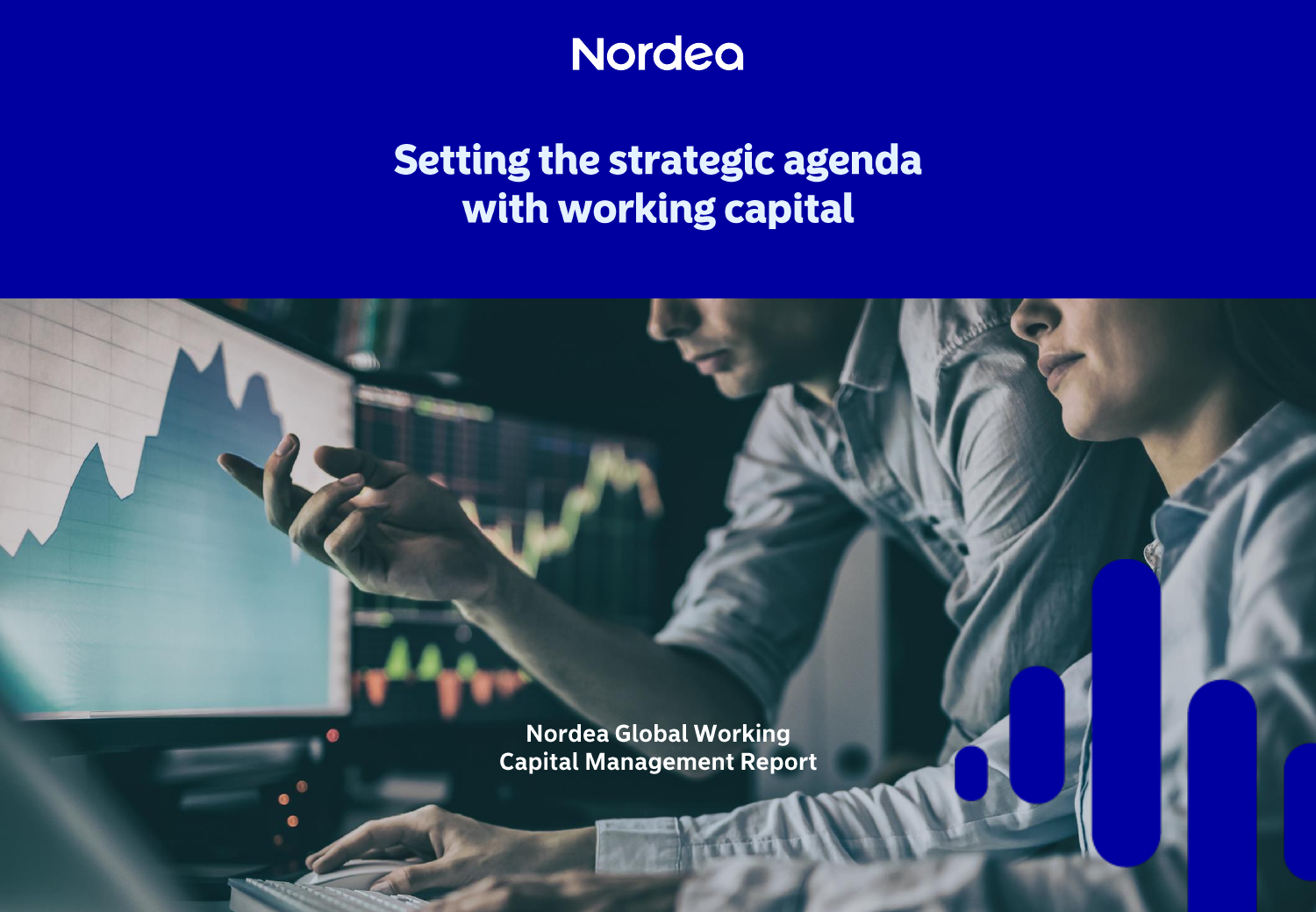# **Introduction from Patrik Zekkar**

At Nordea, we know that our customers are well aware of the importance of working capital for the health of their businesses. Working capital has always been a key focus area for us, with its direct impact on performance and its potential for unlocking opportunities for growth.

It goes without saying that regardless of similarities in industry or size, every company operates with its own unique situation and position in the market. As operating models and business approaches are individual for each company, there is clearly no 'one size fits all' solution for optimising working capital.

Our latest Working Capital Report takes these differences into account by studying a range of indicators that show the development of working capital over a 4 year period. We hope that by casting the net wide in our analysis, you will be able to gain insights on aspects of working capital that are relevant for you.

For example, we look at the changes to working capital across different geographies, noting that there has been a marked increase in payment terms in the growth markets of Asia.

We are pleased to expand this study to include more emerging economies as we see increased interest in globalisation from our customer base, especially in the SME segment.

In other markets, we see no progress at all in working capital or in other parts of the working capital cycle like inventories. Other findings show that smaller companies generally have higher levels of working capital than larger ones. We also uncover a group of companies that were able to improve both net working capital and their margins at the same time. They managed to make these improvements without being at the expense of margins and therefore had much stronger cash flows. The broad and generic approach of this report uncovers many other trends in working capital at an overall level for you to assess.

Taking this study as a beginning, the next step is then to dig down to the specific aspects facing each company to develop unique strategies for optimisation. Working capital involves multiple parties addressing specific challenges and opportunities and at Nordea we are well equipped and ready to partner with our customers in an advisory and supporting role.

We are ready to dig into the specific context of your operation and your specific optimisation needs, offering strategy execution and delivery of new working capital solutions.

We believe that working capital is an area that requires repeated study and we are delighted to be able to provide consistent research to uncover trends and try to assess the latest drivers of change. We repeatedly look at working capital over a long time from various perspectives as it is not a one off topic that can be summed up with one piece of research. A different perspective is required as working capital can be seen from various viewpoints, whether you are an equity investor, running a CFO office, a Supply Chain Manager or a Sales person wanting to maximise leverage on the balance sheet, for example.

At Nordea, we are constantly curious to see what is happening in the world of working capital and we want to expand on the possibilities arising out of this topic. Don't hesitate to get in touch if you want to continue the discussion.

Happy Reading!

Patrik Zekkar *Global Head of Trade & Working Capital Management at Nordea*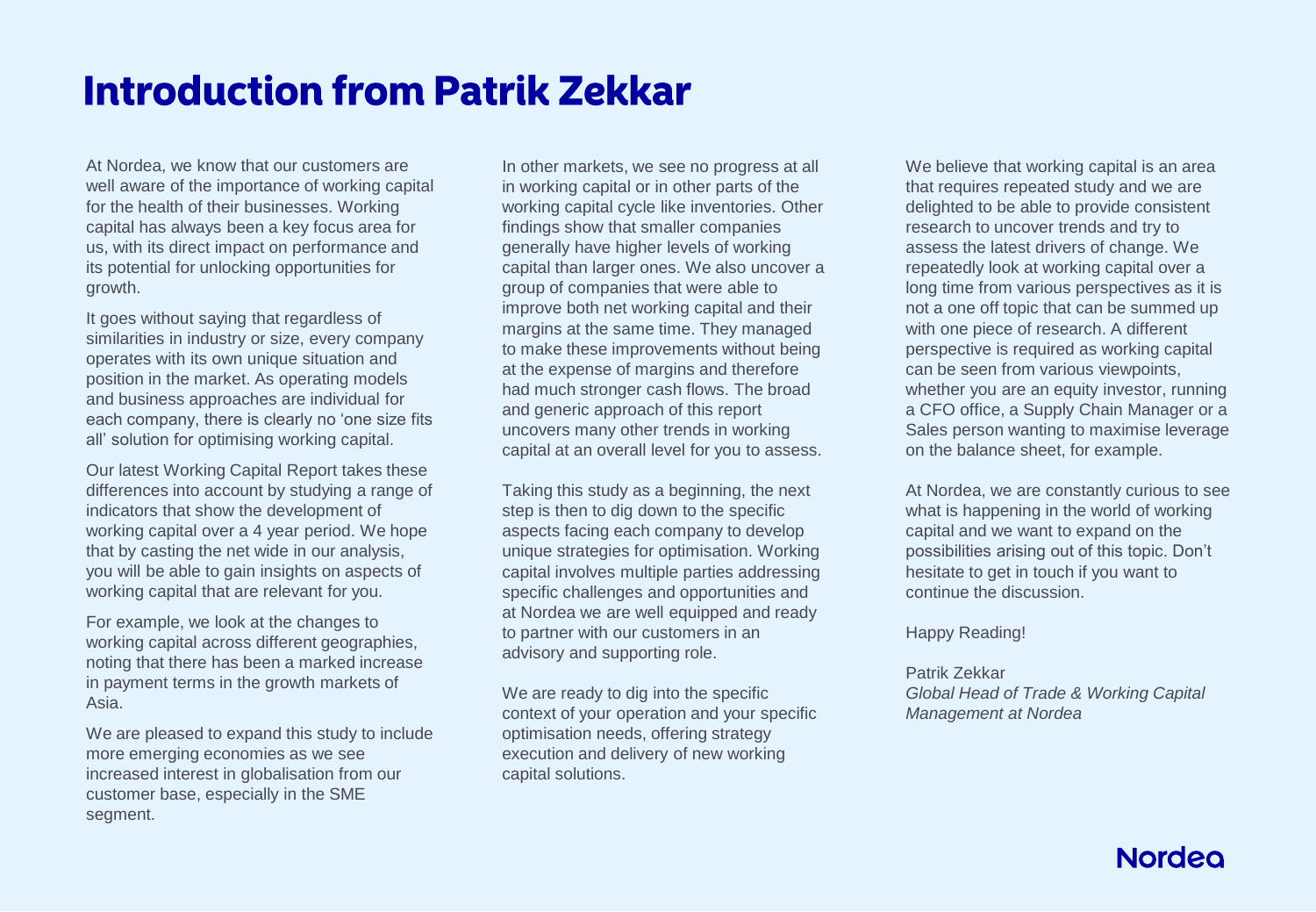## Introduction to the report

Putting WCM (Working Capital Management) on the strategic agenda and helping customers optimise and leverage their working capital is an important priority at Nordea.

The optimal level of working capital and the mix of inventories, trade receivables, pre-payments and trade payables varies across companies, industries and sectors.

This report analysed the performance data of 9300 companies from publicly available financial reports between 2013 to 2017.

Companies were selected from large international stock indices and chosen to provide a broad coverage of regions, market cap and industries.

Data was analysed to uncover trends in company performance related to working capital.

Overall the level of working capital across companies stayed relatively constant over four years.

#### **Only slight change in the overall level…**





The ratio of NWC to Sales on a global level actually stayed relatively flat with a slight worsening over the period of 13% to 13.5%. This corresponded to an increase of 4% in the ration of working capital to revenue.

**…but underlying variations in both directions**



51% of companies improved their NWC to Sales with an average reduction to 35% while 49% of companies worsened their NWC to Sales to 50% on average. If the ratio of Enterprise Value (EV) to Sales = 1, companies improving working capital have released cash corresponding (on average) to 5% of EV, improving value by that amount.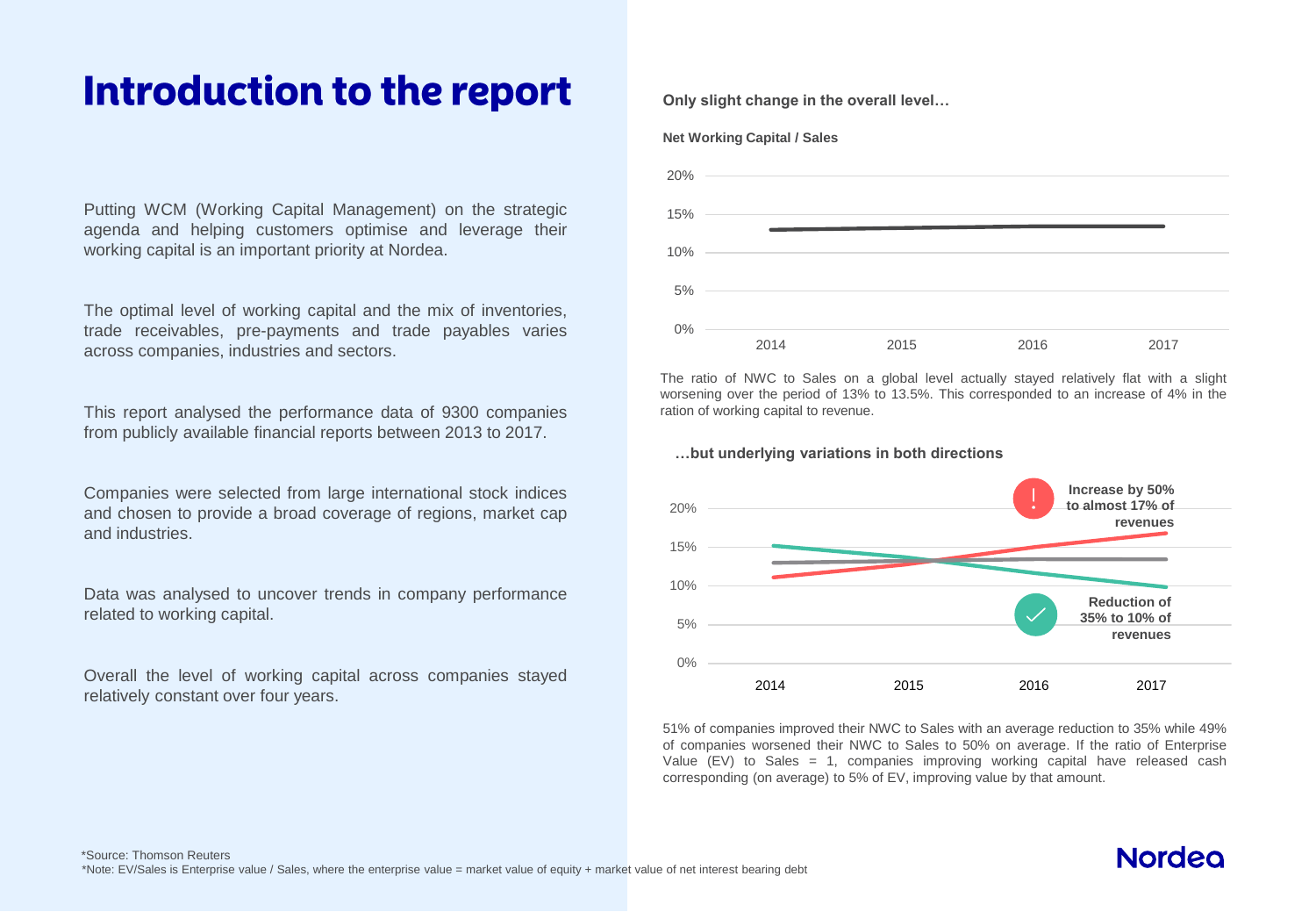# **Key Findings from the Report**

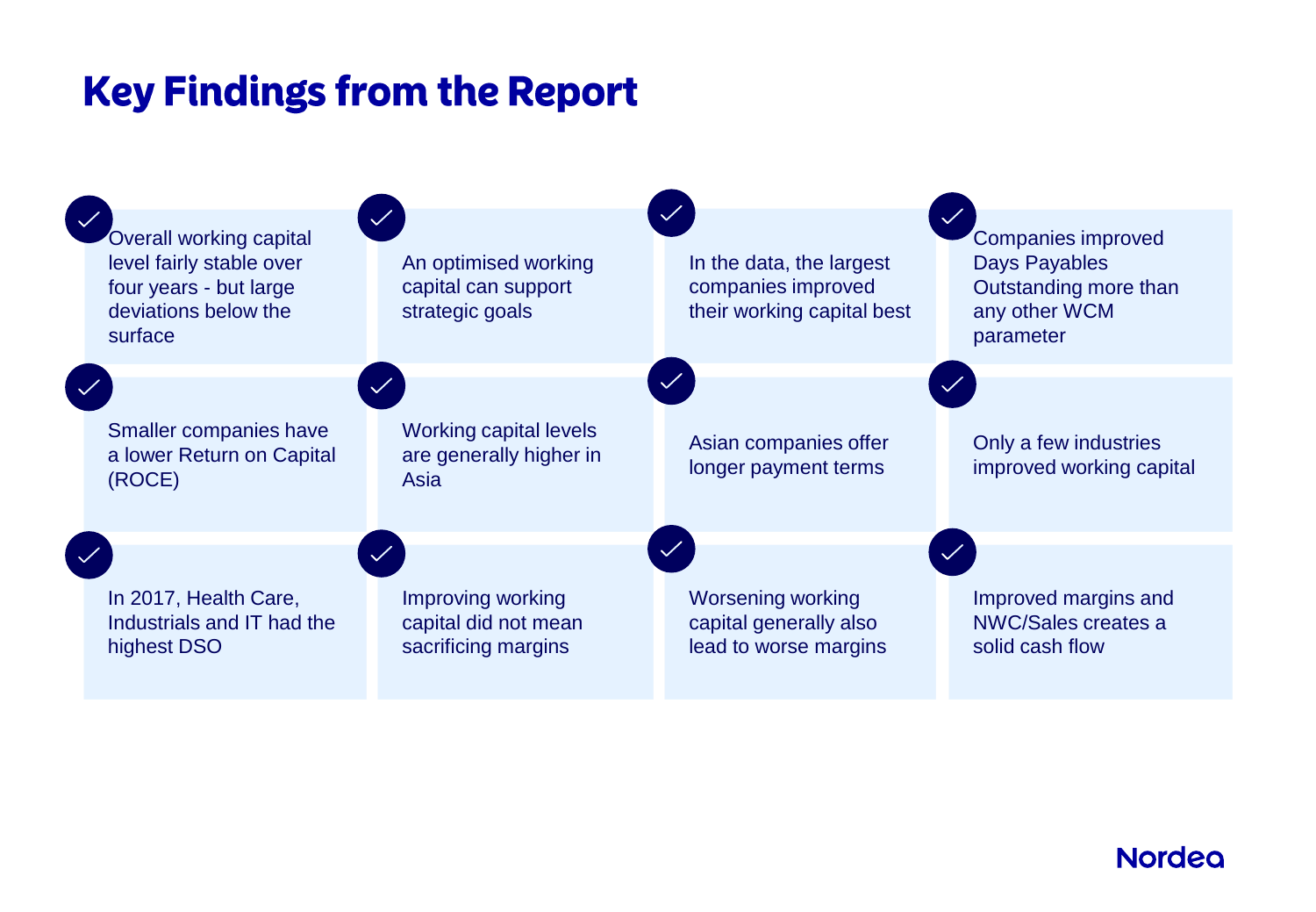## **Recommendations**



Working capital should be approached as a strategic asset

Understand the needs and priorities of all of the players involved in the full supply chain

*Bringing working capital into play can substantially improve business performance*

*Understand the counterparty's starting point and motivation Viewing the supply chain as an* 

*ecosystem can create a competitive edge in the market place*

Industries and starting points are different, it is critical to investigate how to unlock additional working capital

*Investigate whether faster payments can be requested from customers and/or consider whether it is possible to sell receivables*

*Improve the whole payment reconciliation process for quicker processing of payments*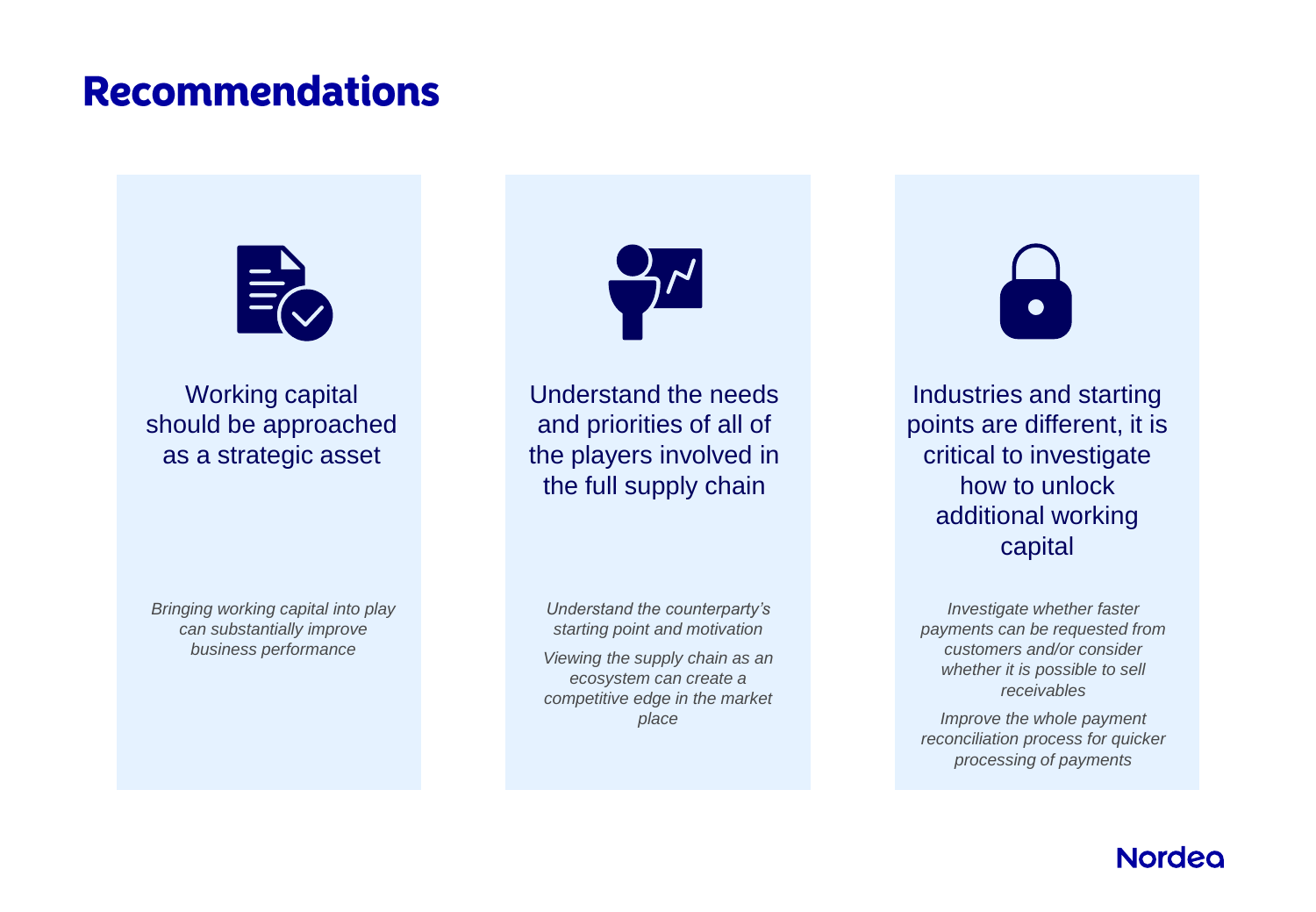

Setting the strategic agenda with working capital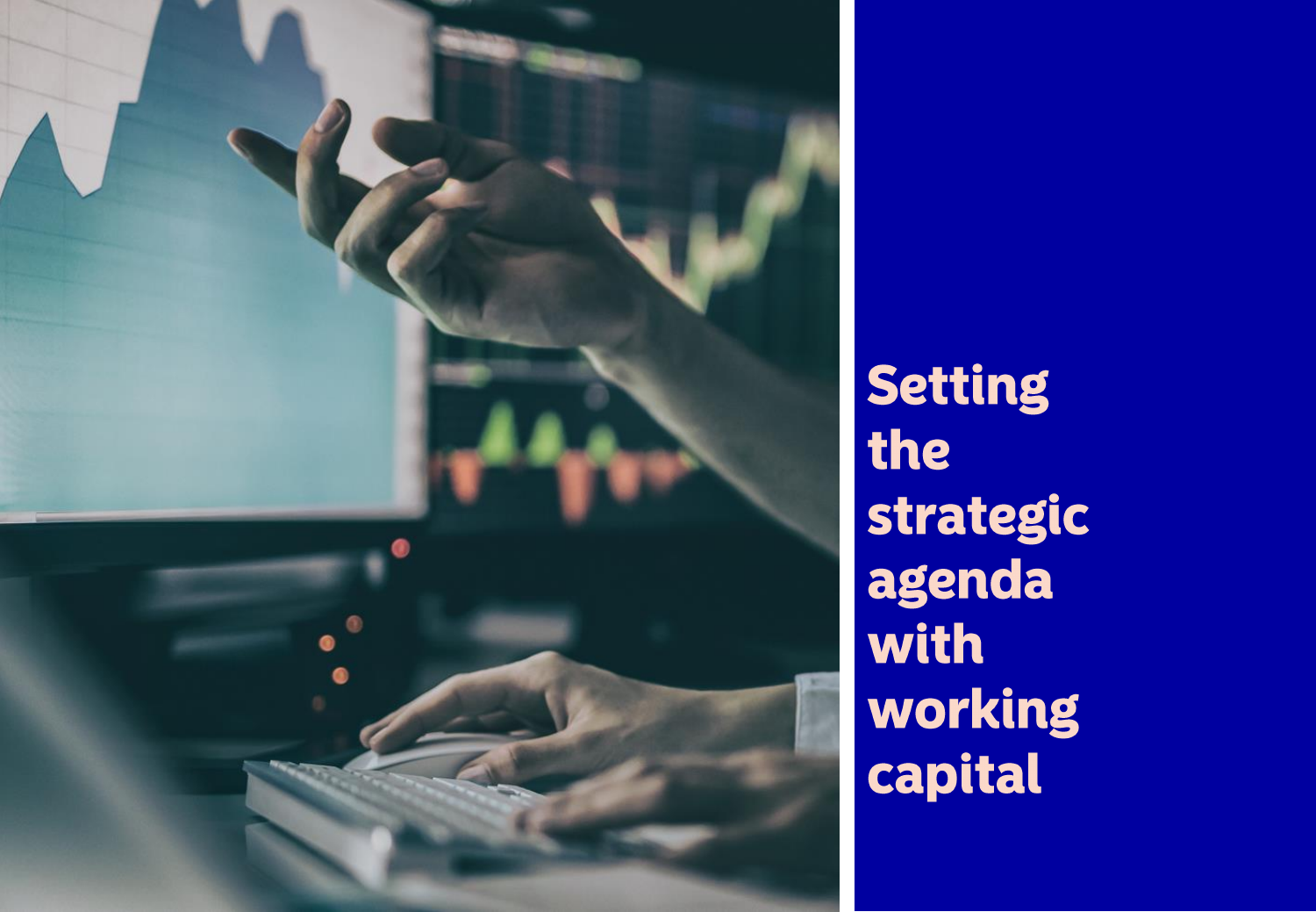# **The largest companies** have been the best in improving working capital

**Overall development in Net Working Capital / Sales 2014-2017, by market cap in EURbn**





### **The data confirmed a clear link between size and working capital**

The larger the company, the smaller the working capital and the smaller the company, the larger the working capital.



### **A substantial burden**

There was a ten percentage points difference in the ratio of Net Working Capital (NWC) to Sales between companies with a >20 EURbn market cap and <50bn market cap.

This means small companies must finance what corresponds to 10% of revenues more than the largest companies; a substantial burden.



### **Why can size matter?**

Larger companies generally have stronger bargaining power due to larger volumes, a wider choice of suppliers etc. They also have the size to utilise financial re-engineering tools.

Smaller companies are often challenged by their size, the competitive landscape and their available resources. They may also be employing larger amounts of working capital to build up for growth opportunities.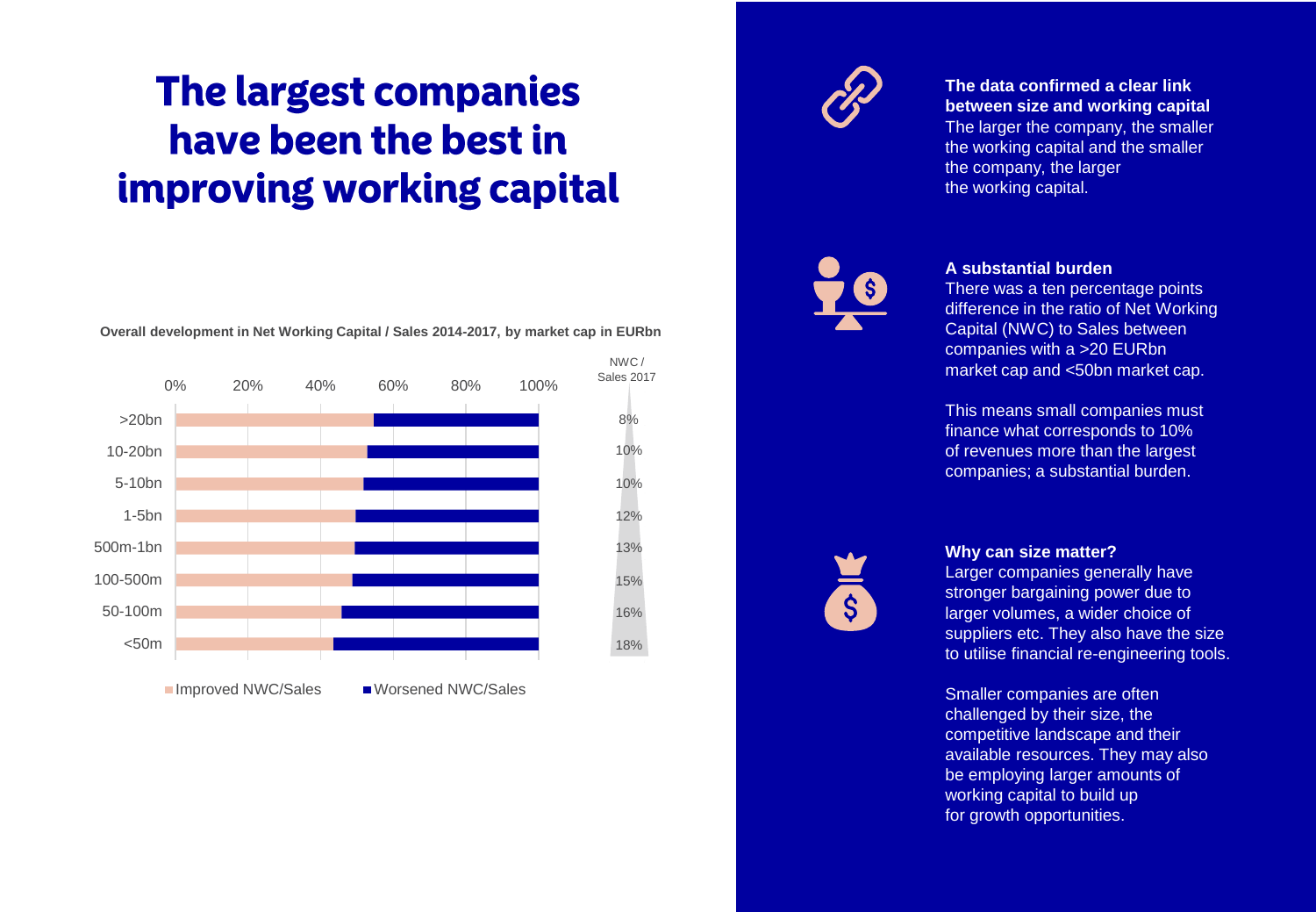7% on average were able to improve Across all industries only

all three working capital parameters.

# **Companies improved DPO more** than any other WCM-parameter

The data showed that companies across all industries improved Days Payables Outstanding (DPO) more than Days Sales Outstanding (DSO) over the four years. For example, within the 'Industrials' sector just under 40% of companies improved DSO while 53% improved DPO.

The findings suggest that it is easier for a company to make demands on a customer rather than a supplier. When prioritising working capital improvements, it seems that the customer is always right.

**Fraction of companies improving working capital days during 2014-2017, by industry**



\*Note: Overall improvement from 2014 to 2017 \*Source: Thomson Reuters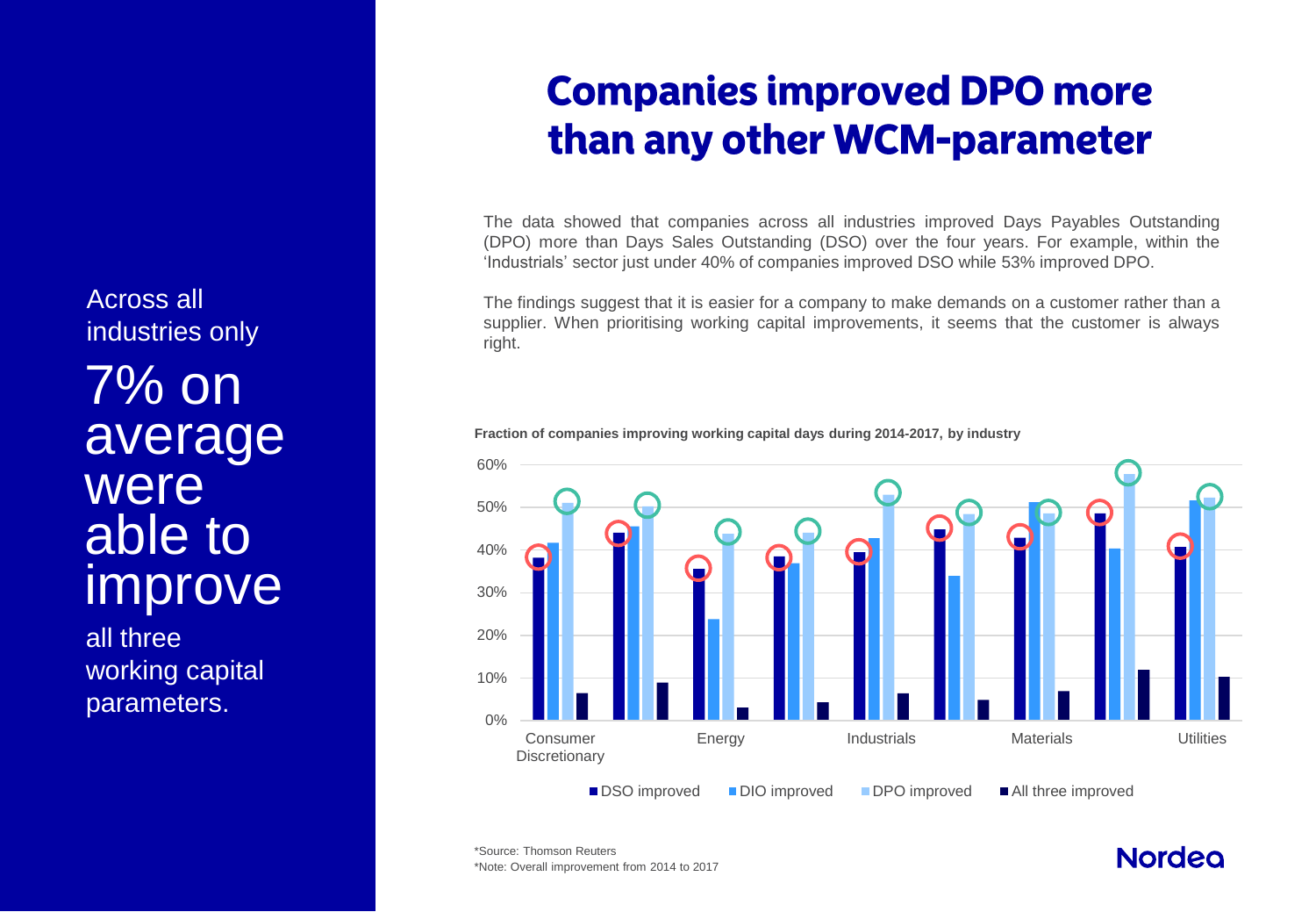# **Smaller companies have a lower Return on Capital (ROCE)**



0%

2%

4%

6%

8%

10%

12%

14%

16%

In 2017, Return on Capital Employed (ROCE) increased for all companies with a market cap >100 EURm.

Just as smaller companies had a higher ratio of NWC/Sales, they also experienced a much lower ROCE.



By comparing the two charts it becomes clear that there is a risk, that smaller companies are not generating a return large enough to justify their cost of financing, which means they are not value creating.





#### \*Note: Assumptions behind WACC calculation: Market risk premium 5%, Margin on debt 1%, Solvency 50%, Beta 1 \*Source: Thomson Reuters

 >20bn 10-20bn 5-10bn 1-5bn 500m-1bn 100-500m 50-100m <50m ■2014 ■2015 ■2016 ■2017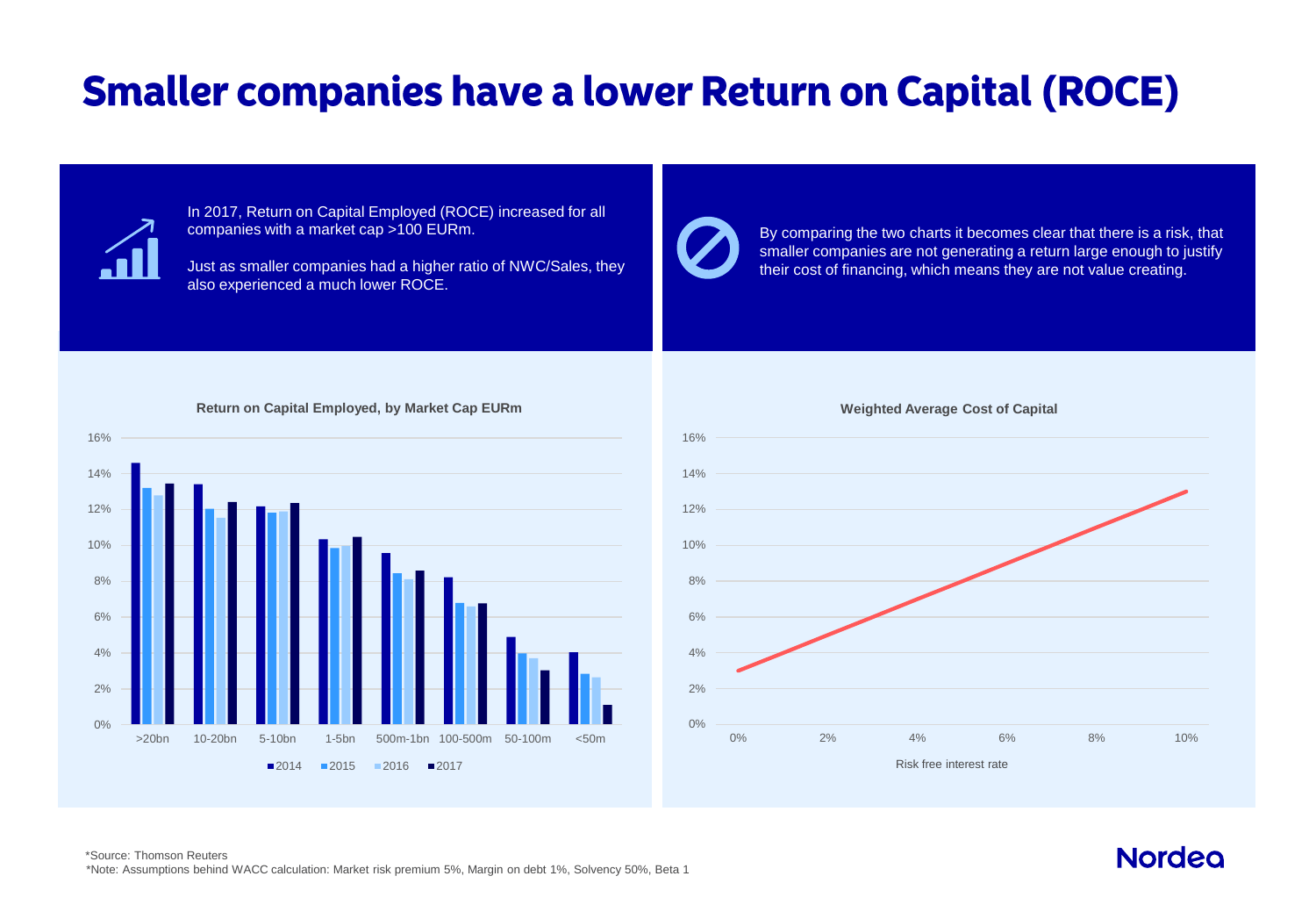# **Factors to consider with longer** payment terms



Smaller suppliers may not generate a return large enough to justify their cost of financing



If the supplier's business is vulnerable supply chain risk needs to be covered



A discount may be available for early payment, a positive for both parties



The supplier may have an increased cost from hedging currency exposure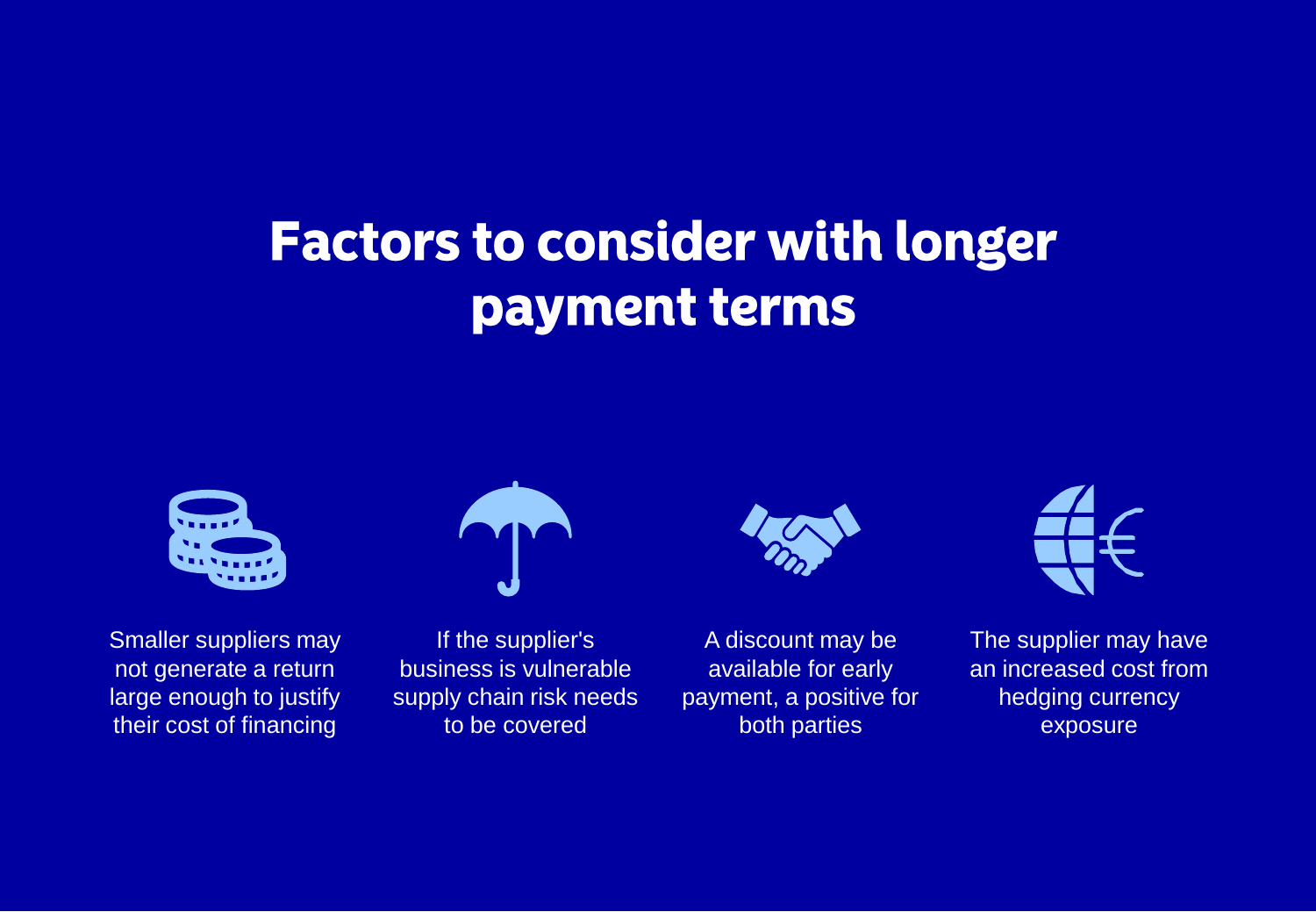# **Working capital levels are generally higher in Asia**

Despite the limited change in the ratio of NWC to Sales at an aggregated level, there were varying trends regionally over four years.

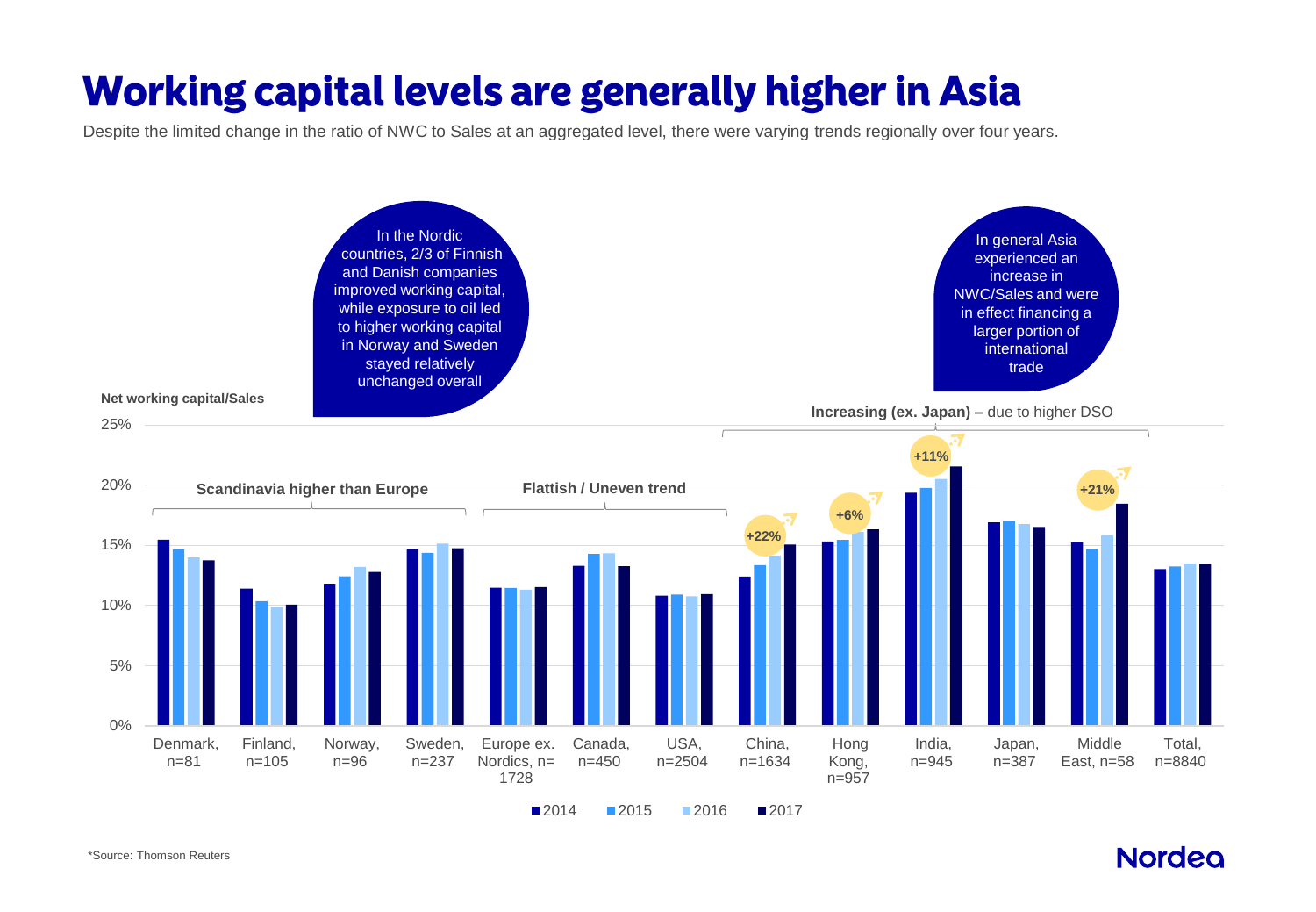# Asian companies offer longer payment terms

Asian companies have generally longer payment terms than most western countries, with the exception of China.

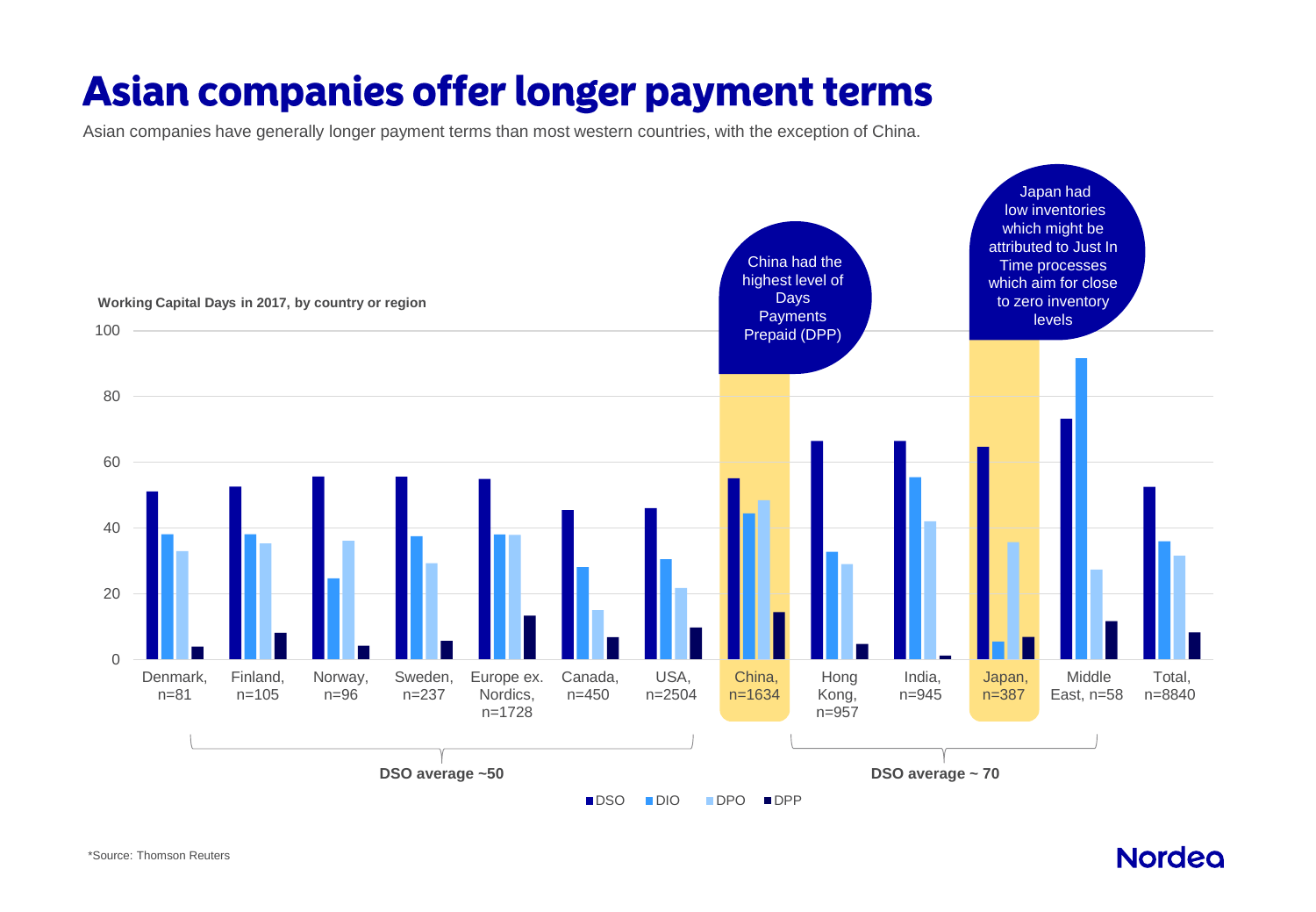# Only a few industries improved working capital

Across industries, there is a wide deviation in the ratio of NWC/Sales with only a few industries improving working capital over the four year period the data covers.

Energy, Telecom Services and Utilities stand out with the lowest NWC/Sales. This might be expected due to their high level of fixed assets, while working capital is a small part of their balance sheet and also small when measured against revenues.

### -5% 0% 5% 10% 15% 20% Consumer **Discretionary**  Consumer Staples Energy Health Care Industrials IT Materials Telecom. **Services** Utilities Grand Total **2014 2015 2016 2017**

### **Net Working Capital / Sales by industry – Few have released cash**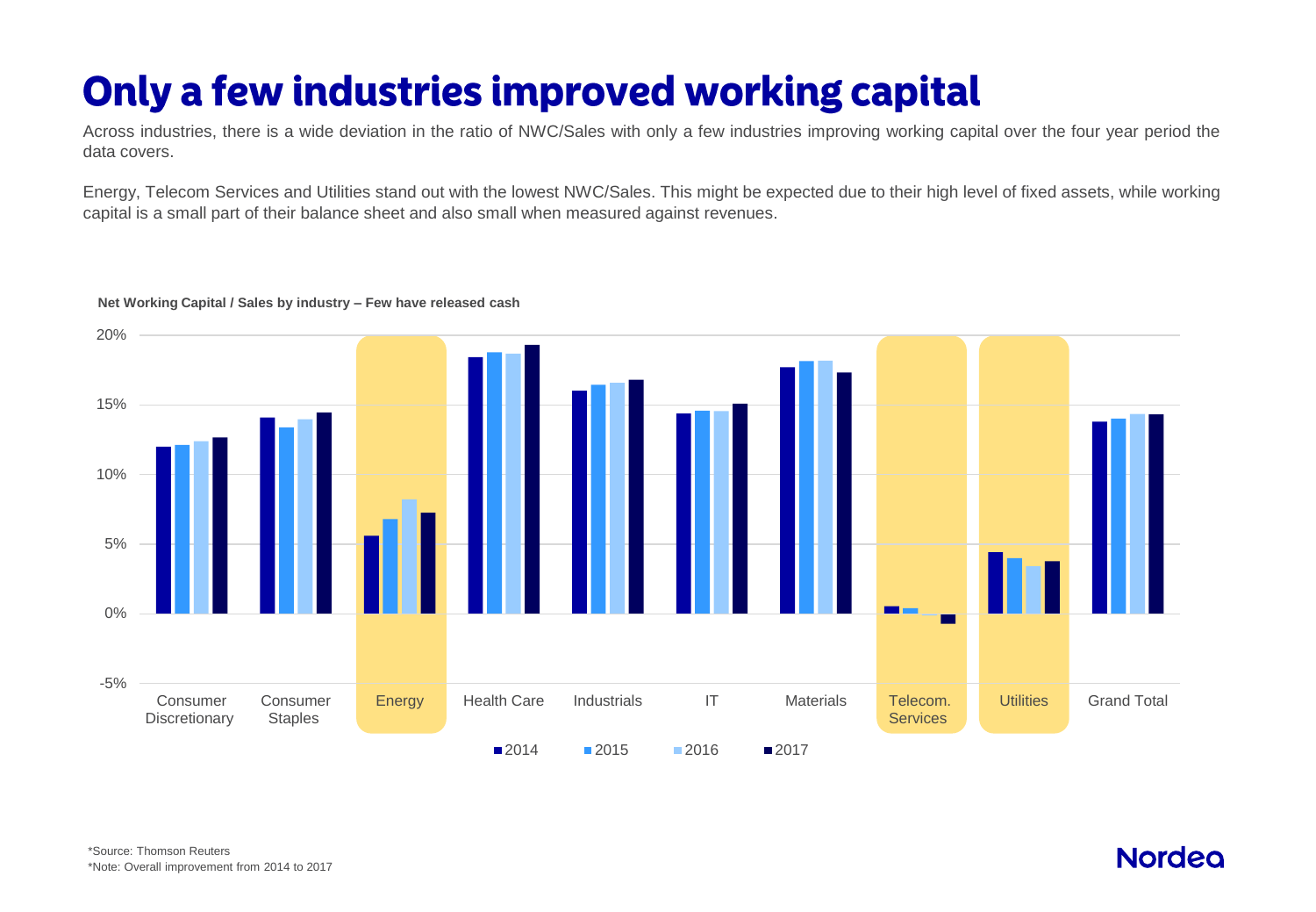# In 2017, Health Care, Industrials and IT had the highest DSO

A closer look at NWC/Sales for 2017 shows that Health Care, Industrials and IT give customers long payment terms and should consider selling their receivables.



**Consumer staples** includes food, beverages & tobacco, personal products and similar industries and are to a large extent driven by business to business sales.

**Consumer discretionary** is a mix of business to business and

business to consumer sales with a large part of payments made instantly by card. This means that it is against expectations that the group as a whole has a higher Days Sales Outstanding (DSO) than consumer stables.

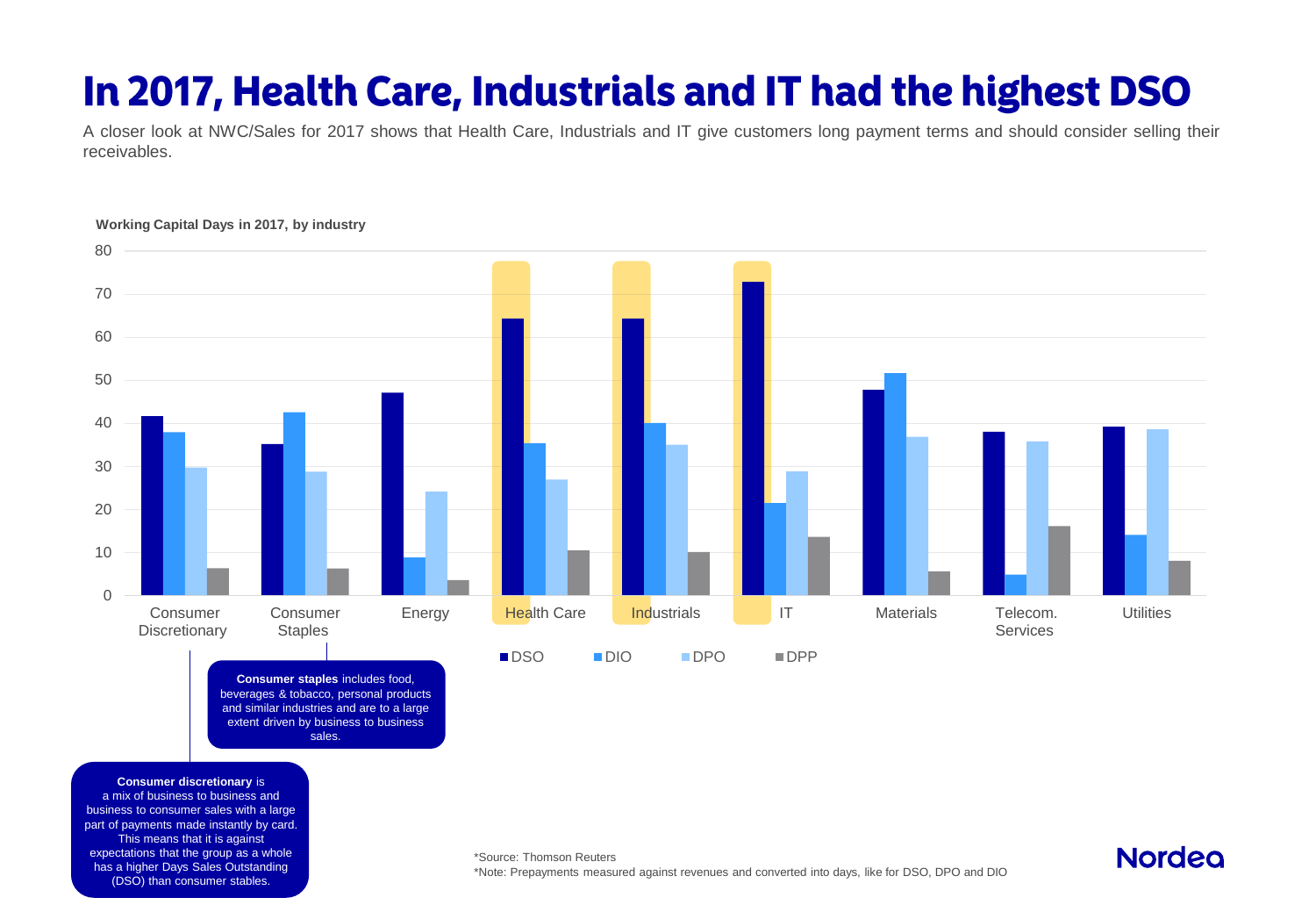**Last four years' performance in margins and turnover on net working capital**



#### \*Source: Thomson Reuters

\*Note: Telecom Services is not in the chart, as they a large negative Trade NWC/ turnover. Utilities are also left out as those improving working capital has very high Trade NWC turnover. Both Telecom services and Utilities have relatively flat margins

# **Improving working capital** did not mean sacrificing margins

The data also showed that over four years, companies that have improved NWC/Sales have been able to do so whilst also improving margins.

When optimising working capital, there can often be a trade-off between margins and turnover on net working capital.

For example, when a company demands longer payment terms from it's supplier, the supplier might accept the new terms but increase the price as a compensation, leading to lower margins for the company.

This could result in the company actually diluting it's value creation. However this does not appear to have been the case.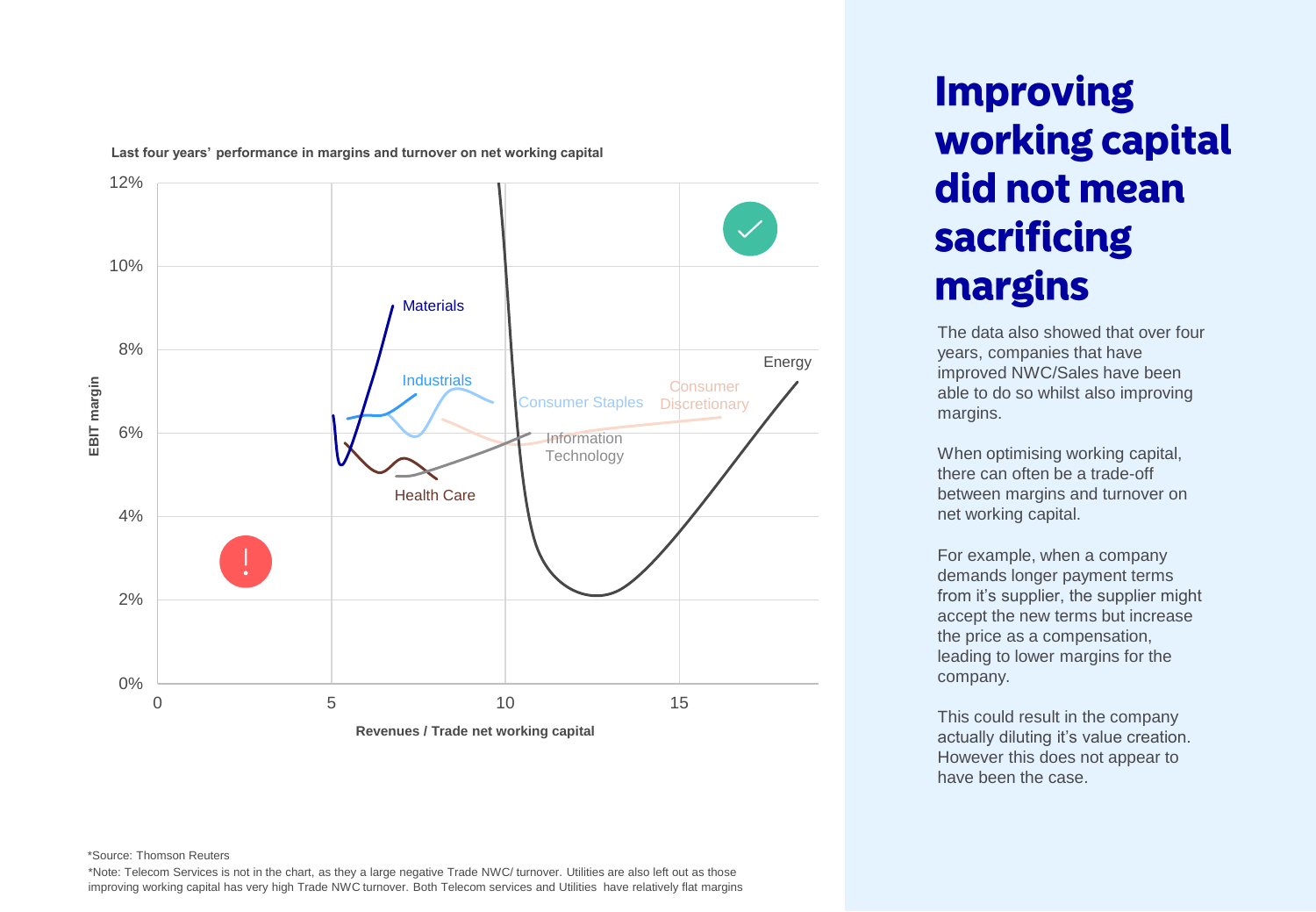

**Last four years' performance in margins and turnover on net working capital**

# **Worsening working capital** generally means worse margins

Over four years, an opposite trend can be seen for companies with worsening rations of NWC/Sales.

On average, those companies haven't been able to compensate for higher working capital through better margins.

This group has on average not been able to compensate for the extra liquidity being tied up in working capital through higher profits but have in fact seen their EBIT margins deteriorate.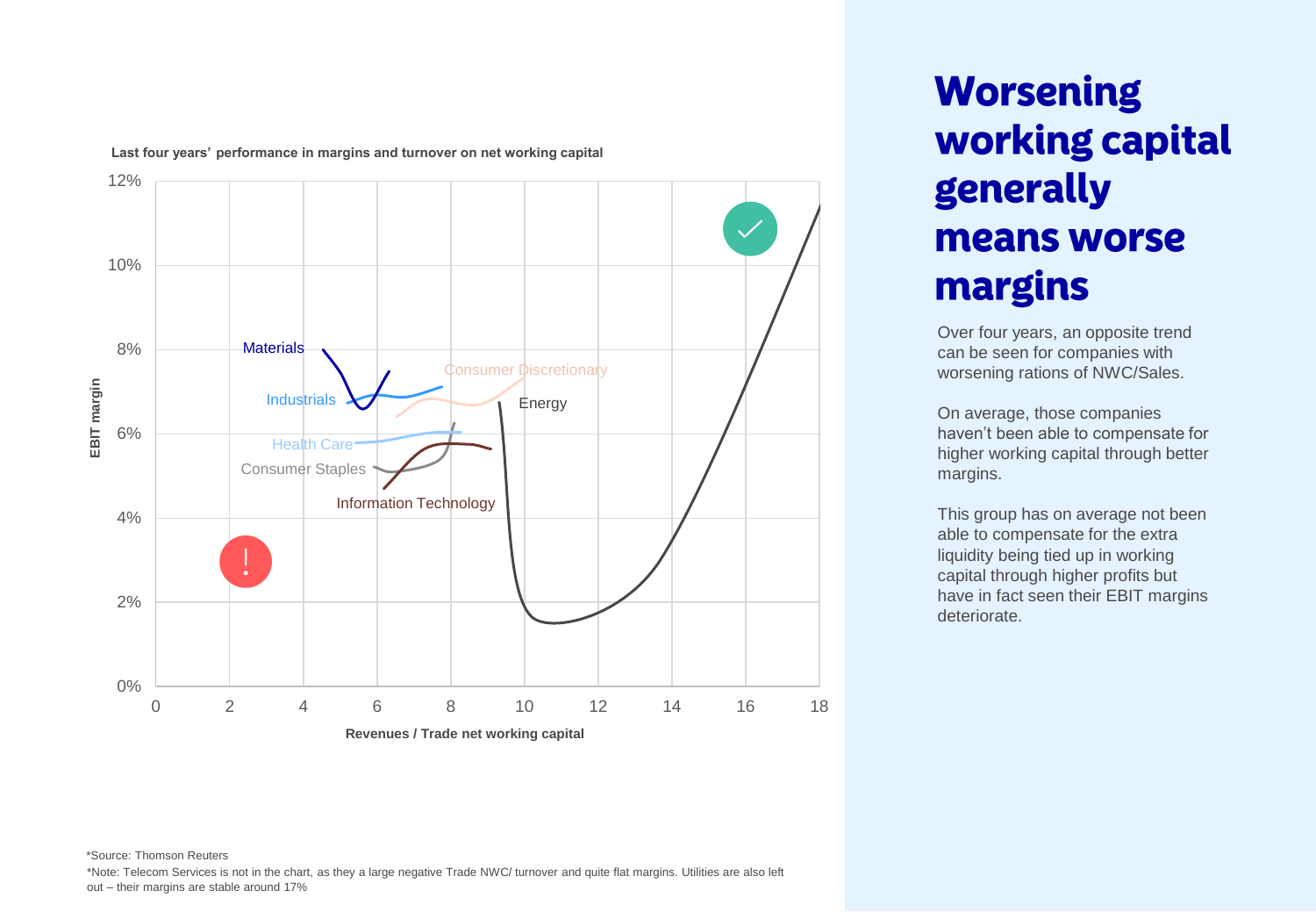# **Improved margins and NWC/Sales creates a solid cash flow**

Companies that improved working capital also tended to improve margins, with the opposite being the case for those companies not improving working capital. This means one group of companies released cash from both margins and less working capital, leading to a gap in cash conversion ratios.

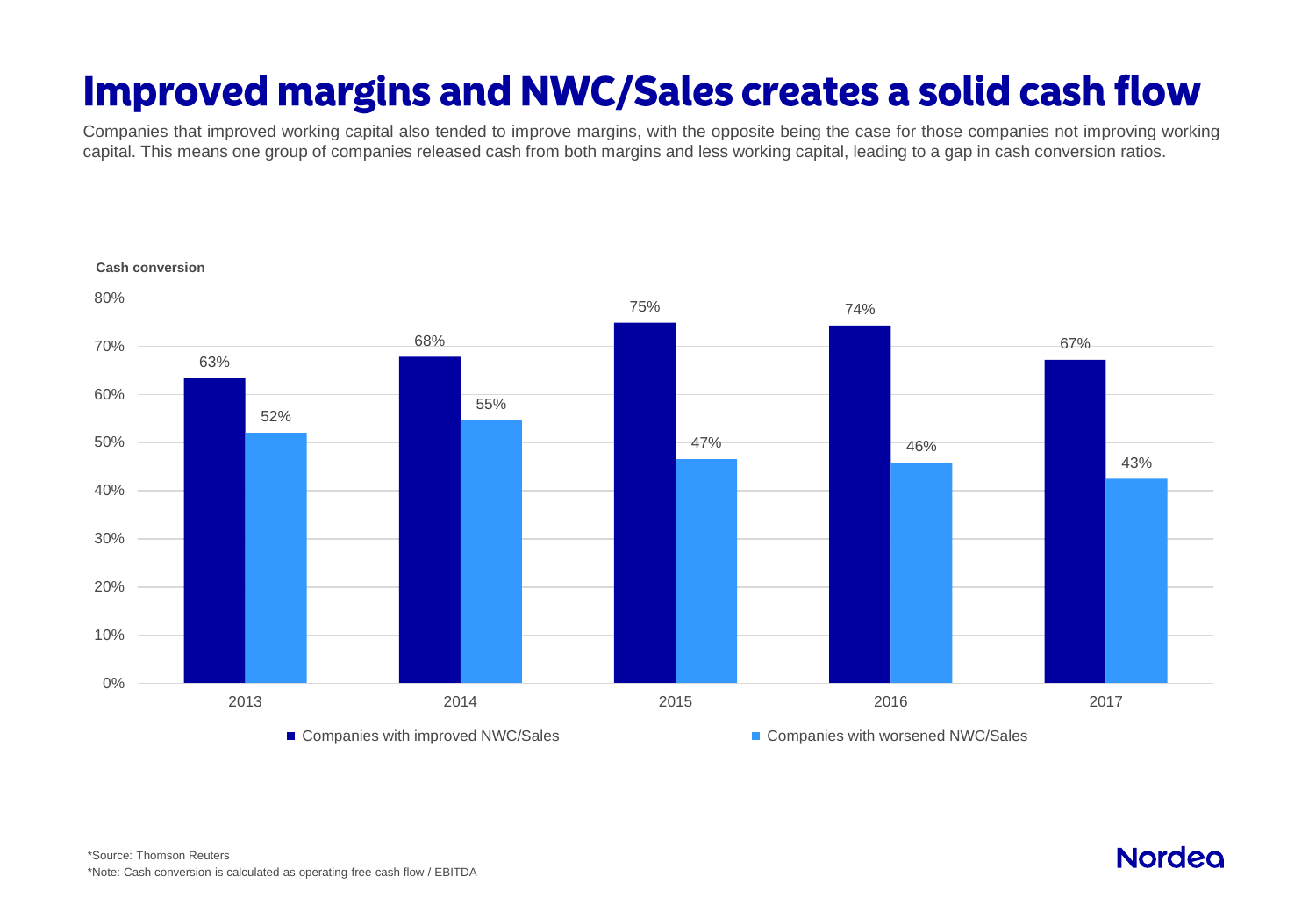# An optimised working capital can support strategic goals

### Companies that have improved working capital have spent the increased cash flow on paying dividends and bringing down debt.

They have invested marginally more and grown a bit more in recent years in comparison to peers not improving net working capital.

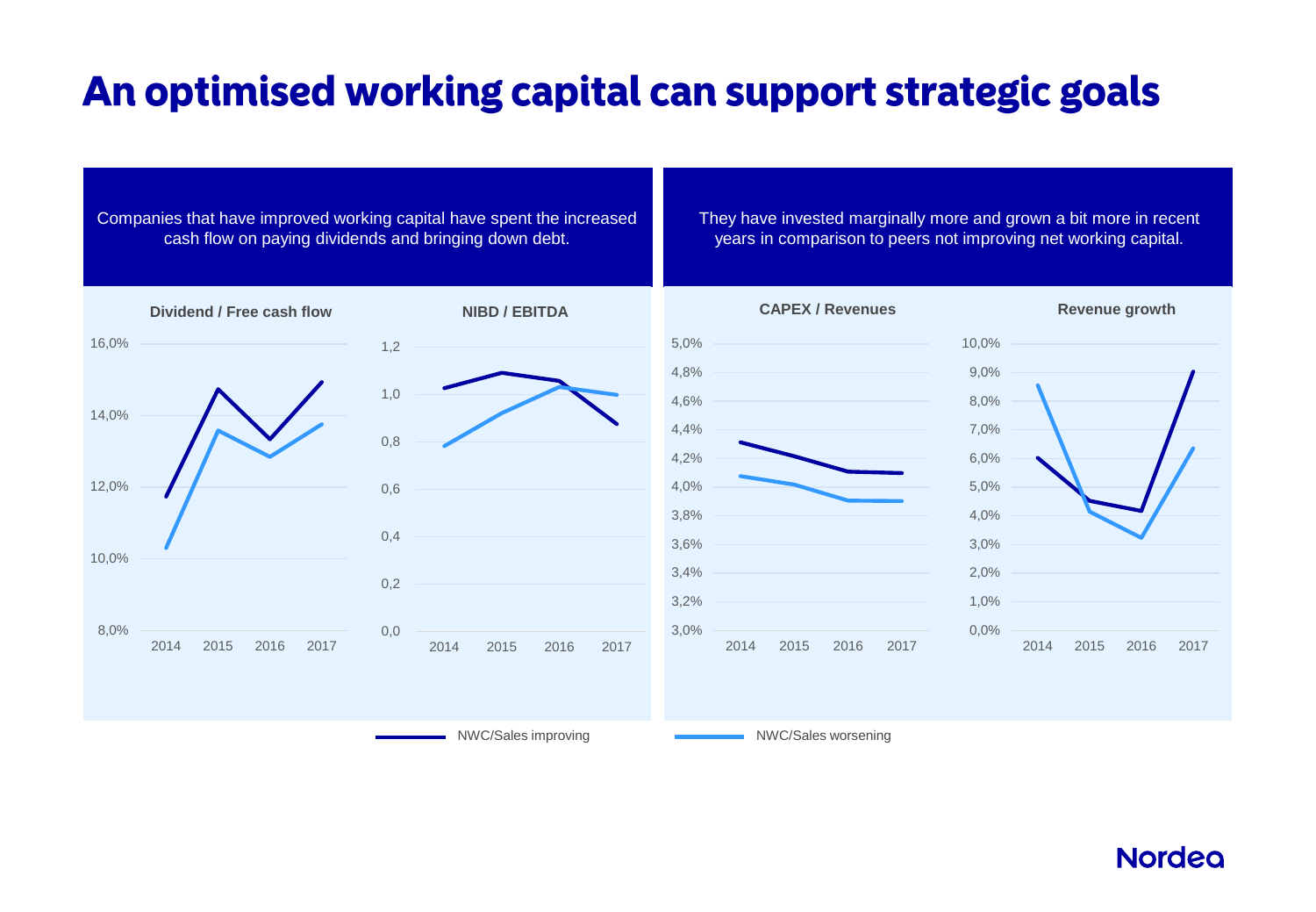# A strategic focus on actively improving working capital can result in multiple benefits



Risk mitigation



A competitive edge



A chance to grow sales



A robust and strengthened supply chain



Access to attractive financing



Improved financial key figures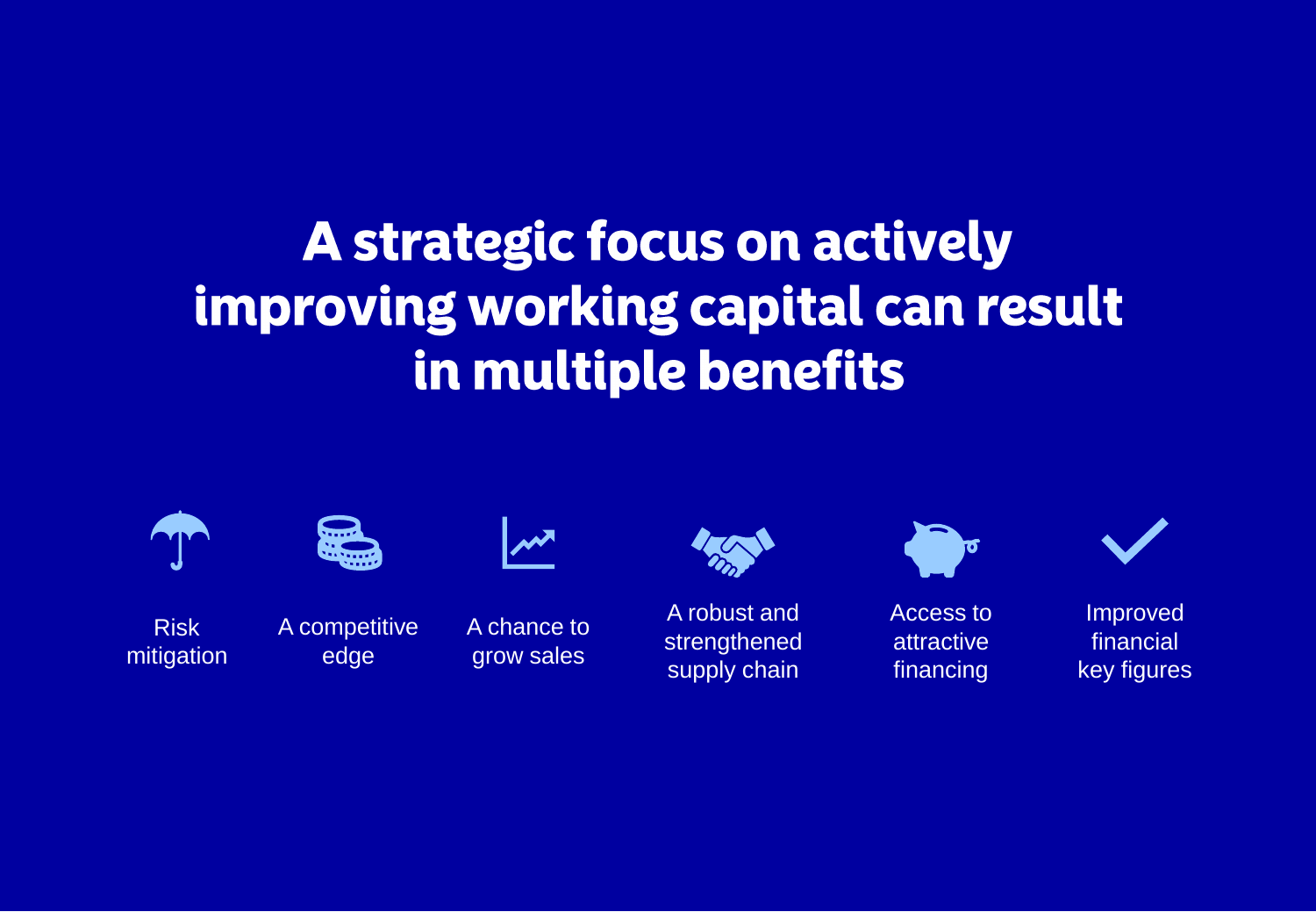# **About this Report**

This Report by Nordea Working Capital Advisory was conducted in 2018. The data covers the period from 2013-2017 and displays the performance of 9300 companies. To allow broad coverage of split in regions, market capital and industries, the largest stock indices internationally were applied.

**Consumer Discretionary** Consumer **Staples** Energy IT **Materials** Telecom. Utilities

Finland **Norway** Japan Sweden Canada China USA Hong Kong India **Other** Europe, ex. Nordics **Country**

**Denmark** 



### **Industry**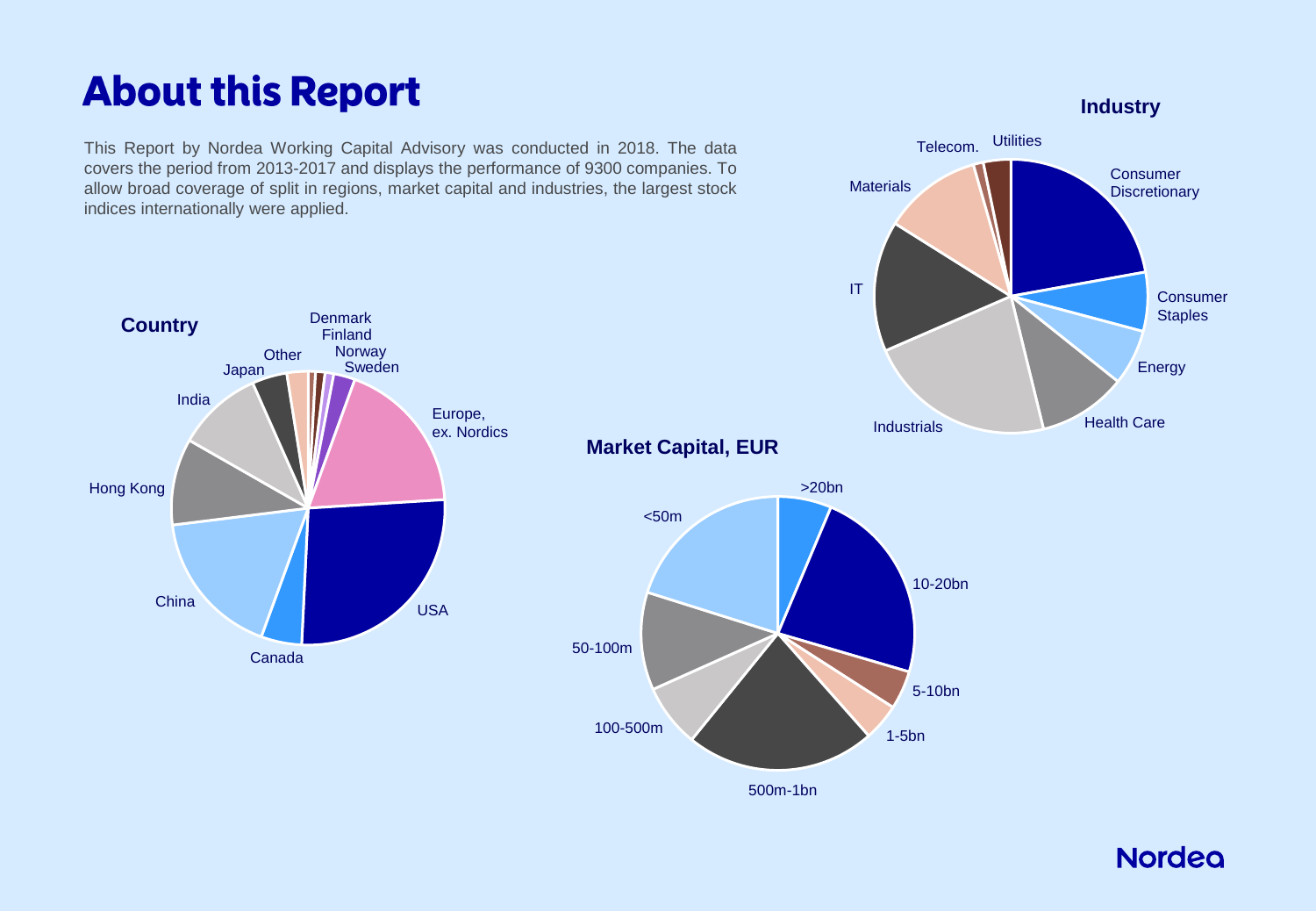## **Meet the Working Capital Management team**



**TROELS ERLAND JENSEN Head of WCM Advisory**

Troels has been advising large corporate customers on how they can improve their working capital since 2006. He has a long background from the financial sector and has worked as a Working Capital Consultant at KPMG and Deloitte. He joined Nordea in 2014 where he and the team work closely with the large corporate customers to support their working capital agenda.



**MAIKEN LAUSEN WCM Advisory**

Maiken joined Nordea's Nordic WCM Advisory team in 2016. Her curiosity is centred around how companies can put working capital into play to reach their strategic goals and increase their value creation. Maiken has a background as leader of a team of analysts who facilitated the strategic dialogue with Nordea's largest customers. Prior to that, Maiken worked five years as an Equity Analyst.



**HENRIK ANBELIN WCM Advisory**

Henrik has six years of experience within Working Capital Management Advisory, covering the strategic and quantitative dialogue with Nordea's largest corporate customers as well as client on site workshops. Henrik joined Nordea in 2002 as a trainee at Shipping, and has had various positions within Wholesale Banking since then, working among other things within controlling, financing and risk management.